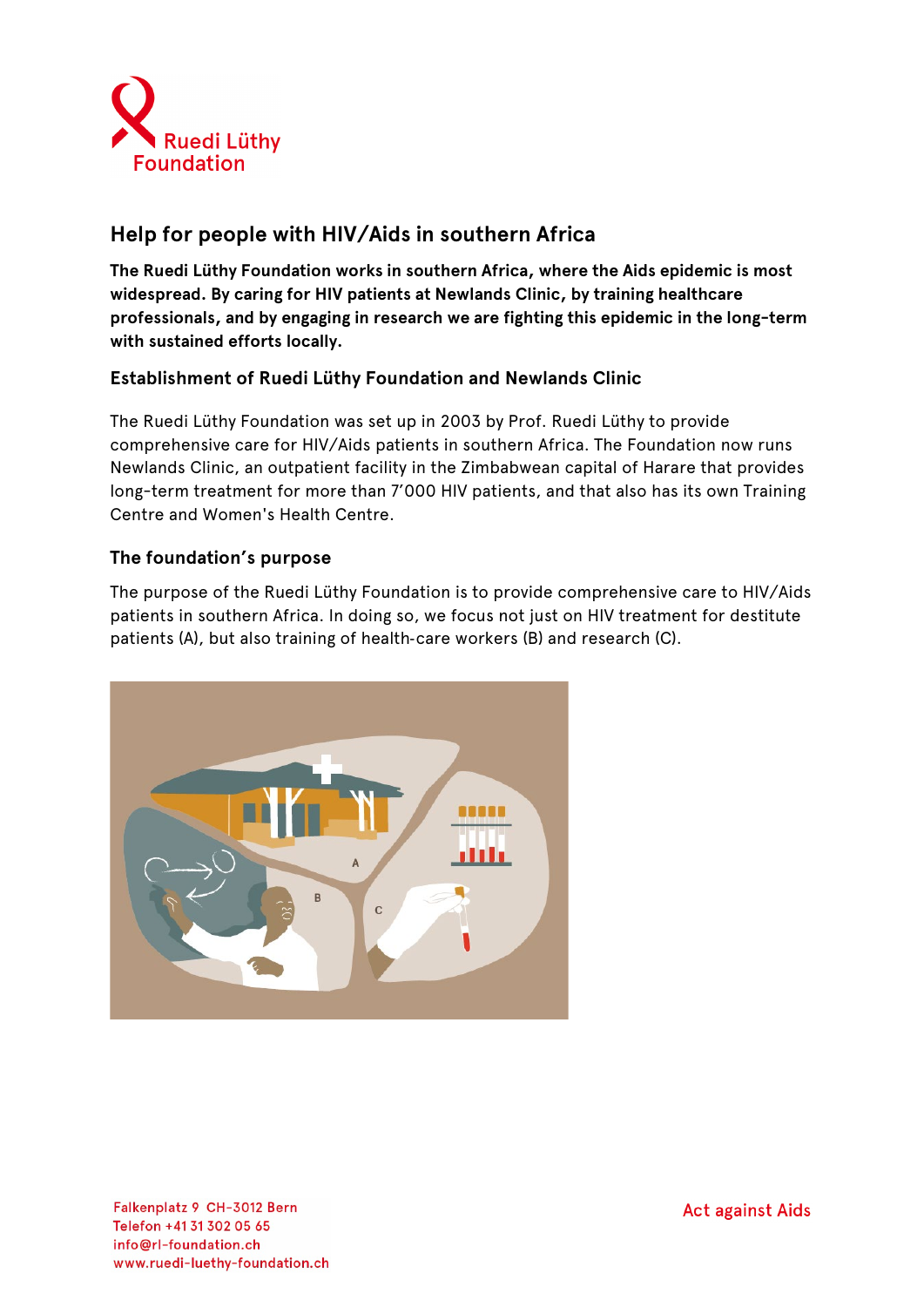#### **Support where it is needed the most**

Of the 38 million people with HIV worldwide, more than 60% live in southern and eastern Africa. Zimbabwe is one of the poorest countries in the region, and 12 % of people aged 15-49 years are HIV positive. Half a million children have already been orphaned, and 22,000 people are still dying from AIDS every year. The need for treatment is evident. We focus on women, children, and young people, and on people who perform a key role in their communities such as teachers and nurses.

#### **HIV-treatment (A)**

Successful HIV treatment hinges on taking our patients' circumstances into account. Most of our patients have no jobs and lost relatives. Disciplined adherence to HIV therapy under these circumstances is a great challenge. That's why we supplement the therapy with other services



#### **Nutritional support (A)**

agricultural training, maize farming project, emergency food basket distribution

**Women's health (B)** medical treatment and mentoring specifically for women, family planning

**Psychosocial support (C)** self-help groups, workshops, and psychological support

**Services for children (D)** support groups specifically for children, food support, covering school fees

**Vocational skills training (E)** vocational training for adolescents to get a job or build their own business

**Emergency medical care (F)** hardship fund to finance life-saving operations

**Home visits (G)** support in difficult situations, visits to examine the need for support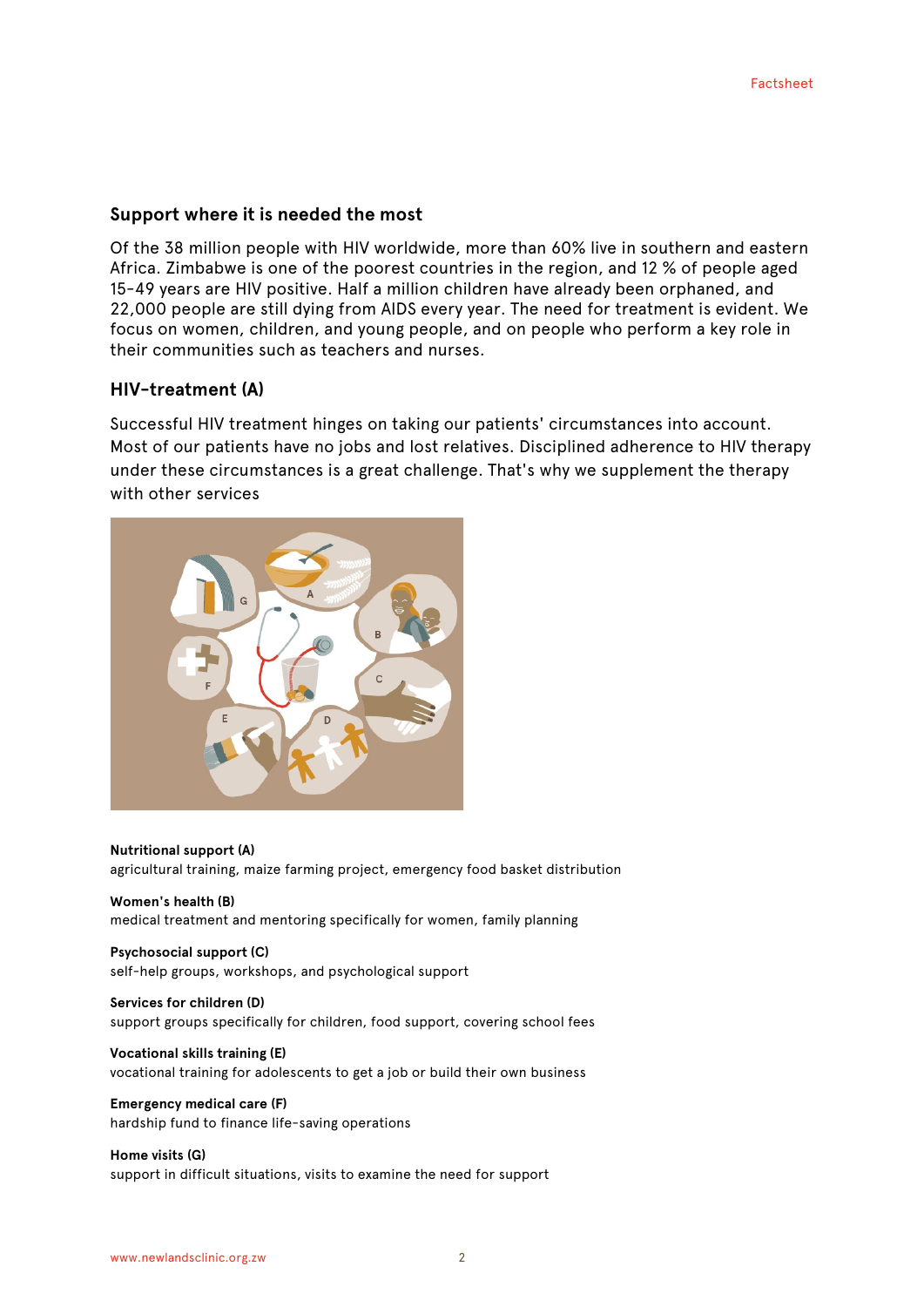### **Training (B)**

The Ruedi Lüthy Foundation also wants to make a difference beyond the walls of Newlands Clinic. Providing well-founded training for local healthcare workers means we can share our life-saving knowledge tailored specifically to the situation in Zimbabwe. To date, Newlands Clinic has trained more than 7,000 specialists from all over Zimbabwe.

### **Researching for better treatment (C)**

Research plays a crucial role in the ongoing improvement of complex HIV therapy. Newlands Clinic conducts its own research and participates in international studies related to HIV. Our goal is to improve patient management and to share our knowledge with other healthcare professionals.

#### **Women's support**

Women are strongly affected by HIV and are at a greater risk of being infected than men. HIV-positive women also have a very high risk of contracting cervical cancer. The Women's Health Centre provides specialist support and advice. Such as screening for cancer, HPV vaccines, family planning services, support for sexually transmitted infections, and more.

### **Our works impact**

- Newlands Clinic admitted 11,000 patients and suppressed numerous infections of newborns and partners since they started operating 19 years ago.
- Concept of treatment works: 92% of our patients have a suppressed viral load after being admitted at Newlands Clinic. Therefore, they are not contagious anymore, and transmission of the virus during pregnancy is almost impossible.
- Model clinic for HIV: Newlands Clinic serves as a model clinic for HIV treatment since 2008. The NPO "Population Services International" operates three clinics, MoHCC two, and Médecins Sans Frontières six clinics based on our model of care. Newlands Clinic is providing training.

### **Long-standing donors and partners**

The Ruedi Lüthy Foundation is funded by donations and by contributions from the Swiss Agency for Development and Cooperation (SDC). Other key partners include Zimbabwe's Ministry of Health and Child Care, and Swiss foundations and companies.

Detailed information can be found in our [annual report](mailto:https://www.ruedi-luethy-foundation.ch/en/news/publications.html) and our [website.](mailto:https://www.ruedi-luethy-foundation.ch/en/home.html) Please download pictures from our [gallery.](https://www.flickr.com/photos/ruedi-luethy-foundation/albums)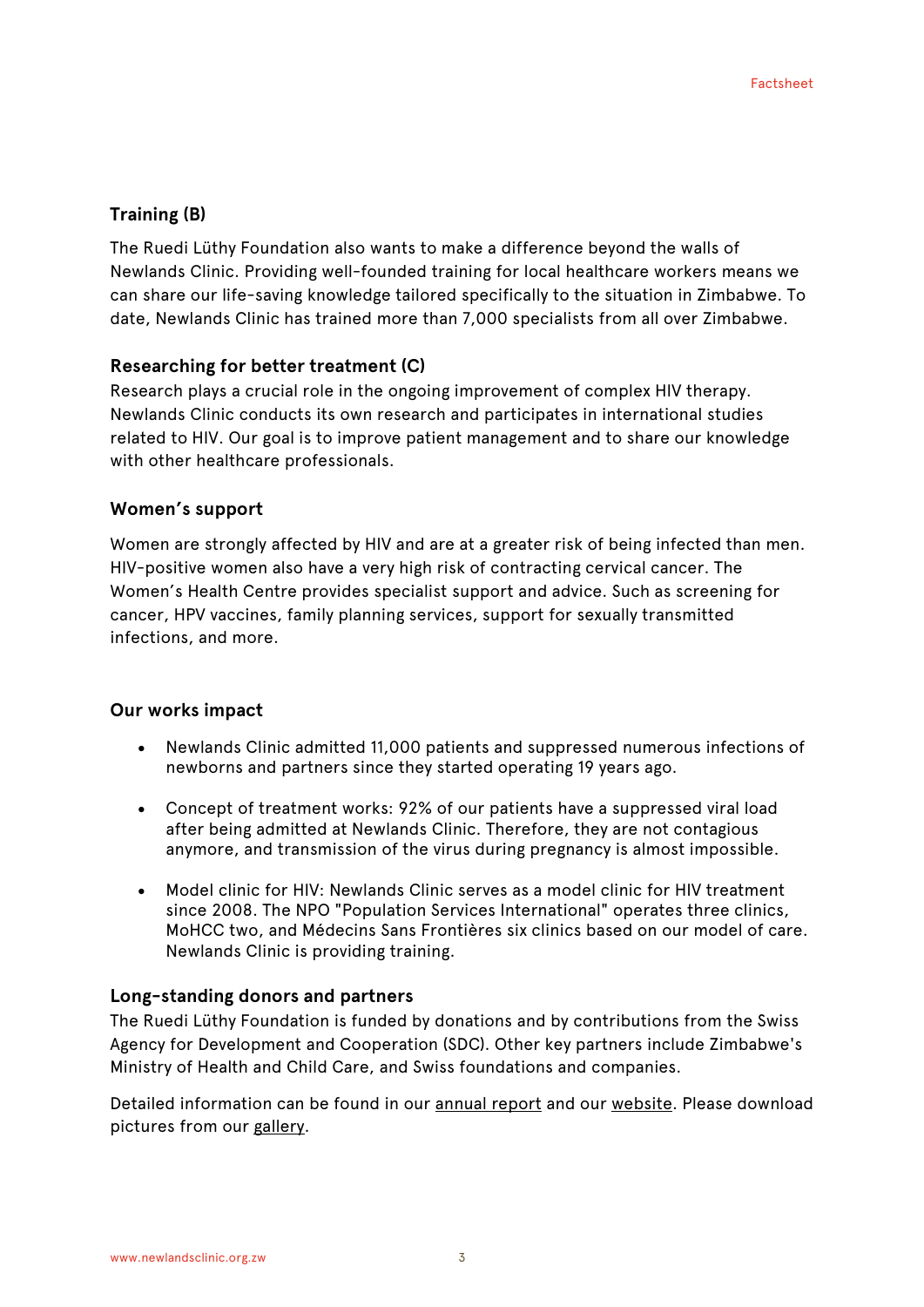### **Contact**

Livia Stalder, Communications Ruedi Lüthy Foundation Media 079 785 00 38, [media@rl-foundation.ch](mailto:media@rl-foundation.ch)

[www.ruedi-luethy-foundation.ch](http://www.ruedi-luethy-foundation.ch/) [www.facebook.com/ruediluethyfoundation](http://www.facebook.com/ruediluethyfoundation) [www.instagram.com/ruediluethyfoundation](http://www.instagram.com/ruediluethyfoundation) [www.linkedin.com/company/ruedi-luethy-foundation](http://www.linkedin.com/company/ruedi-luethy-foundation)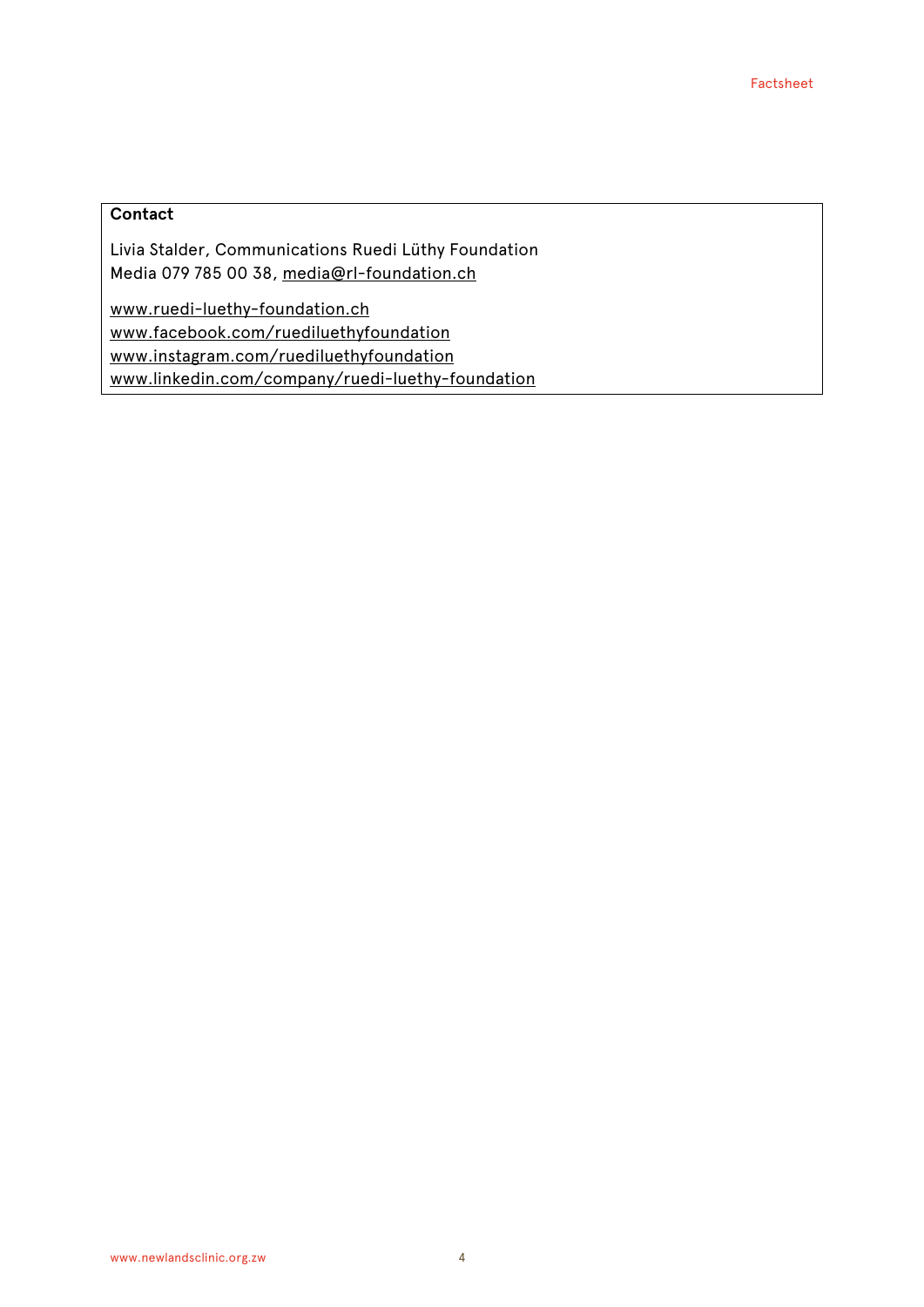#### Facts & Figures

#### HIV/Aids worldwide

- At the end of 2020 38 million people were living with HIV
- 84% knew about their status, 6.1 Million are living without knowing they are HIV positive
- 27,4 million people are having access to HIV treatment in 2020
- 1,5 million people got newly infected with HIV in 2020
- 680.000 people died from complications related to their HIV infection

#### HIV/Aids Zimbabwe

- 16 million people are living in Zimbabwe
- 1.3 million people are living with HIV (all ages)
- 79'000 children are infected with HIV (0-14 years)
- 22'000 people died from complications related to their HIV infection
- 25'000 people got newly infected with HIV in 2020
- 540.000 double orphans (0-17 years of age) due to AIDS are living in Zimbabwe (2020)

Sources: UNAIDS Fact Sheet 2020 & UNAIDS Data 2020 <http://aidsinfo.unaids.org/>

#### Newlands Clinic and Ruedi Lüthy Foundation (dated 31.12.2021)

| <b>Number of patients at Newlands Clinic</b>                    | 7,249 |
|-----------------------------------------------------------------|-------|
| women                                                           | 63%   |
| adolsecents and children                                        | 22%   |
| <b>Treatment</b>                                                |       |
| 1st Line                                                        | 66%   |
| 2nd Line                                                        | 31%   |
| 3rd Line                                                        | 3%    |
| Adolsecents and children                                        |       |
| School fees for children at Newlands Clinic                     | 89    |
| Vocational Skills Training: number of participants<br>$\bullet$ |       |
|                                                                 | 30    |
| <b>Home Visits</b>                                              |       |
| Home Visits conducted by our social workers to examine the need | 289   |
| of support such as nutritional support or psychological support |       |